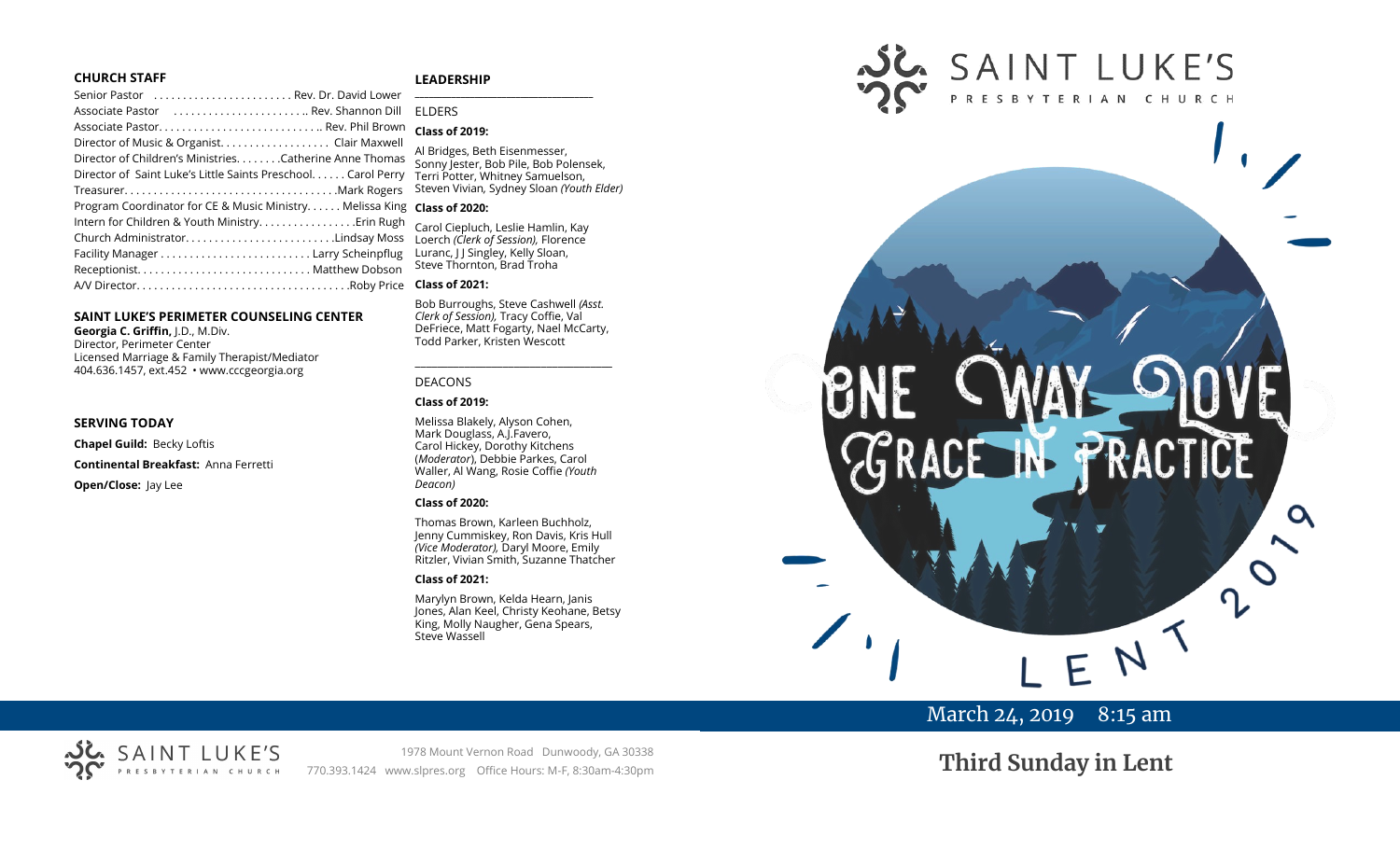

1978 Mount Vernon Road • Dunwoody, Georgia 30338 770.393.1424 • www.slpres.org

## **March 24, 2019**

Third Sunday in Lent

#### **Liturgical Color:** Purple

*Liturgical colors can orient us to the season of the church year and help to engage the sense of sight in worship. Purple marks the seasons of penitence and preparation, Advent and Lent.*

## **SUNDAY SCHEDULE**

8:15am Chapel Communion Service 9:15am Sunday School 10:30am Sanctuary Worship Service *Nursery available at all services and Sunday School.* 

## MISSION

Responding to God's call and empowered by the Holy Spirit, we invite all to join us in knowing, serving, and sharing Jesus Christ here and around the world.

VISION To be a beacon of faith, hope, and love– every member an active disciple in Christ's ministry.

## **WELCOME, GUESTS!**

**DURING** the Welcome, please print the requested information on the Friendship Pad and pass the Friendship Pad down the pew.

**AFTER** the worship service, please join us outside the Chapel where our Pastors will be available to answer questions and provide you with a loaf of freshly-baked bread.

**FOR MORE** information about our programs, ministries or membership, please contact one of our Pastors at 770.393.1424, or visit our website: slpres.org.

## **THAT ALL MAY WORSHIP**

**ASSISTIVE** hearing devices, large print hymnals, large print bulletins and back cushions are available. Please contact an usher for further assistance.

**CHILDREN** are a precious part of our church family, and we welcome them in worship. Worship activity sheets and tactile activities are available on the table just outside the Chapel doors. For your convenience, there is a Family Restroom located in the administrative office's hallway, on the first floor, near the main lobby.



For information on all activities and events at Saint Luke's, please go to slpres.org.

**TODAY! CELEBRATE THE ARTS CONCERT: WE ARE ONE —** Join us TODAY at 4 pm in the Chapel for a concert featuring Brenda Turner, soprano, and music from various faith traditions illustrating that all people are unified by love.

**OWLS LUNCHEON ON MARCH 26—**Join the Older, Wiser, & Loving Seniors (OWLS) on March 26 at 11:30 am for lunch and trivia.

**EGG HUNT CANDY CALL**— Our Easter Egg Hunt is from 9:15 to 10:15 am on Sunday, April 14. The eggs will be empty like the tomb of Christ, but we give each child a small bag of candy at the end. Parents of children participating are encouraged to drop off a package of candy in the marked basket located in the lobby by April 7. Others are welcome to hop in on this, as well!

**ADULT SUNDAY LENT STUDY—** Join Rev. Shannon Dill, Rev. David Lower, and the Adult Sunday School leaders for "Entering Passion of Jesus," each Sunday, March 10 - April 7, from 9:15-10:15 in the chapel, as we consider what it means to follow Jesus.

**2019 LENT DEVOTIONAL—** Please see Highlights and slpres.org for information on this year's Lent Devotional provided by Pittsburgh Theological Seminary.

**VBS WILD DECORATING PARTY—** Join us

from 7-8:30 pm on Tuesday, March 26 to help transform our church into an African savanna!

#### **SAINT LUKE'S COLLEGE SCHOLARSHIP —**

Thanks to a generous gift from an anonymous donor, \$2,500 will be awarded to a Saint Luke's high school senior who is enrolling in an accredited four-year U.S. college. For details and application, go to slpres.org. Application deadline is April 14, 2019.

**EASTER BAGS FOR CHRIS 180** — Help PW provide Easter bags to foster children who are currently living in a group home sponsored by CHRIS 180. Bags will be available between Sunday, March 17 and Sunday, March 24, and due back to the church by Sunday, April 7. Monetary donations and Wal-mart gift cards are also accepted.

**2019 VBS: SEEKING SAFARI LEADERS—** VBS volunteers are needed! Go to the Volunteer tab at slpres.org to view all the various (leaders, cinema, drama, snack) volunteer opportunities! Contact Stephanie McGoldrick, tsmcgoldrick@gmail.com, with questions.

**2019 HABITAT HOUSE: Eight days of work. A lifetime of joy! —** There is abundant joy for all involved in helping another Habitat home owner build a house! April 6 is the first build day and the work continues for seven more Saturdays with a jump over Easter weekend and Memorial Day weekend. For more details or to volunteer, go to slpres.org.

**IOH MEAL NEEDED—** Interfaith Outreach Home (IOH) volunteer needed to provide a meal for 10 adults and 15 children on April 18. Contact Al Bridges, bridgtr@aol.com.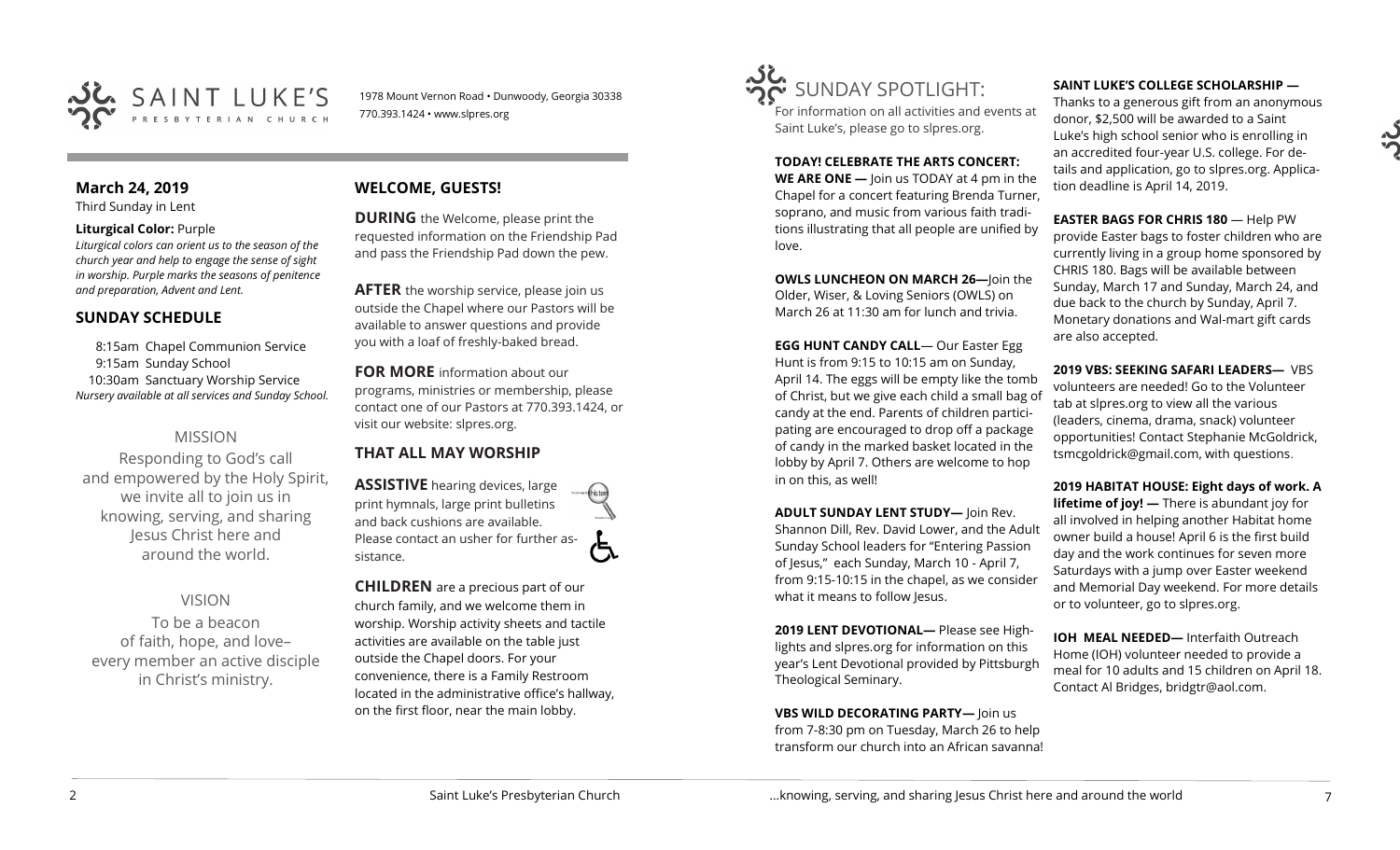

## **In Preparation for Worship**

"If we take eternity to mean not infinite temporal duration, but timelessness, then eternal life belongs to those who live in the present. " *- Ludwig Wittgenstein*

**Prelude Prelude on "Aberystwyth" Healey Willan** 

## **Welcome and Announcements**

**Call to Worship\*** Bless the Lord, O My Soul

**Bless the Lord, O my soul; and all that is within me, bless God's holy name! Bless the Lord, O my soul, and forget not all God's benefits.**

**Opening Hymn #262\*** Since Our Great High Priest, Christ Jesus

## **Call to Confession\***

Leader: The Lord be with you. **People: And also with you.**  Leader: Let us pray.

**Prayer of Confession\*** from Psalm 103

- Leader: Bless the Lord, O my soul, and all that is within us. We are your creation, O Lord. Help us to live as reflections of You. We often forget to say "thank you" for the gifts You have given to us.
- **People: Hear now our prayers of gratitude... (silence)**
- Leader: We often forget that others in the world are Your creation, too.
- **People: Hear now our prayers for Your love to be shown through us to others... (silence)**
- Leader: We often forget to stand up for what is right and just for those who are poor, marginalized, and oppressed.
- **People: Hear now our prayers for places where justice is lost, and hope is subdued...(silence)**
- Leader: Bless the Lord, O my soul and all that is within us. May we know Your steadfast love and may Your grace give us courage to live as those You created us to become. Lord, in your mercy,

**People: Hear our prayer. Amen.**